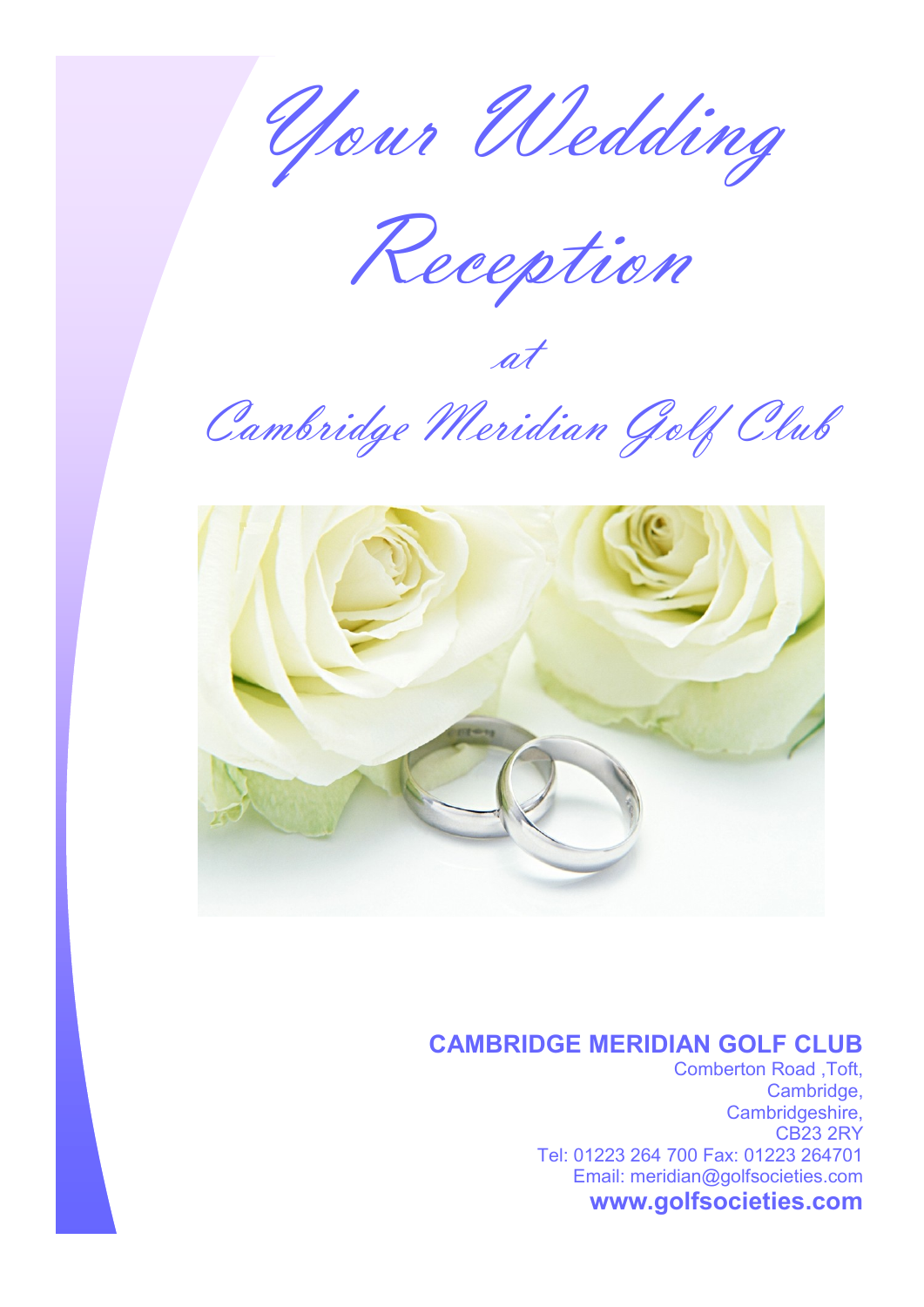Cambridge Meridian

Golf Club

*Here at Cambridge Meridian Golf Club we appreciate that your wedding day is one of, if not the most important and memorable days of your life. Our friendly approach and experienced personnel allows us to help you plan your reception so that your wedding celebration is the perfect way to finish your perfect day. Finding the right [venue](http://www.leisure.wybostonlakes.co.uk/celebrations/weddings/weddings.html) for your wedding reception can be one of the most difficult and time consuming choices to make when organising your dream day. The clubhouse at Cambridge Meridian is set in a beautiful 210 acre site which exudes peace and tranquillity, so much so that visitors easily forget that the hustle and bustle of the city of Cambridge is a mere 5 miles away .*



*Our large dining room and club house help provide an enjoyable, vibrant atmosphere. We offer a choice of packages and can cater for up to 80 guests for a sit down meal and up to 120 Guests for an evening buffet / disco. Our chef has catered for many weddings with us and has received only glowing reviews along with many recommendations. Whilst we feel certain that you will find the ideal combination for your wedding reception with us, our professional team is always happy to discuss your own ideas and help you create the perfect occasion. Please give us a call and speak to our catering staff on 01223 264700 for any enquiries or further information. We recommend that you meet with us to discuss your requirements and to view our facilities.* 

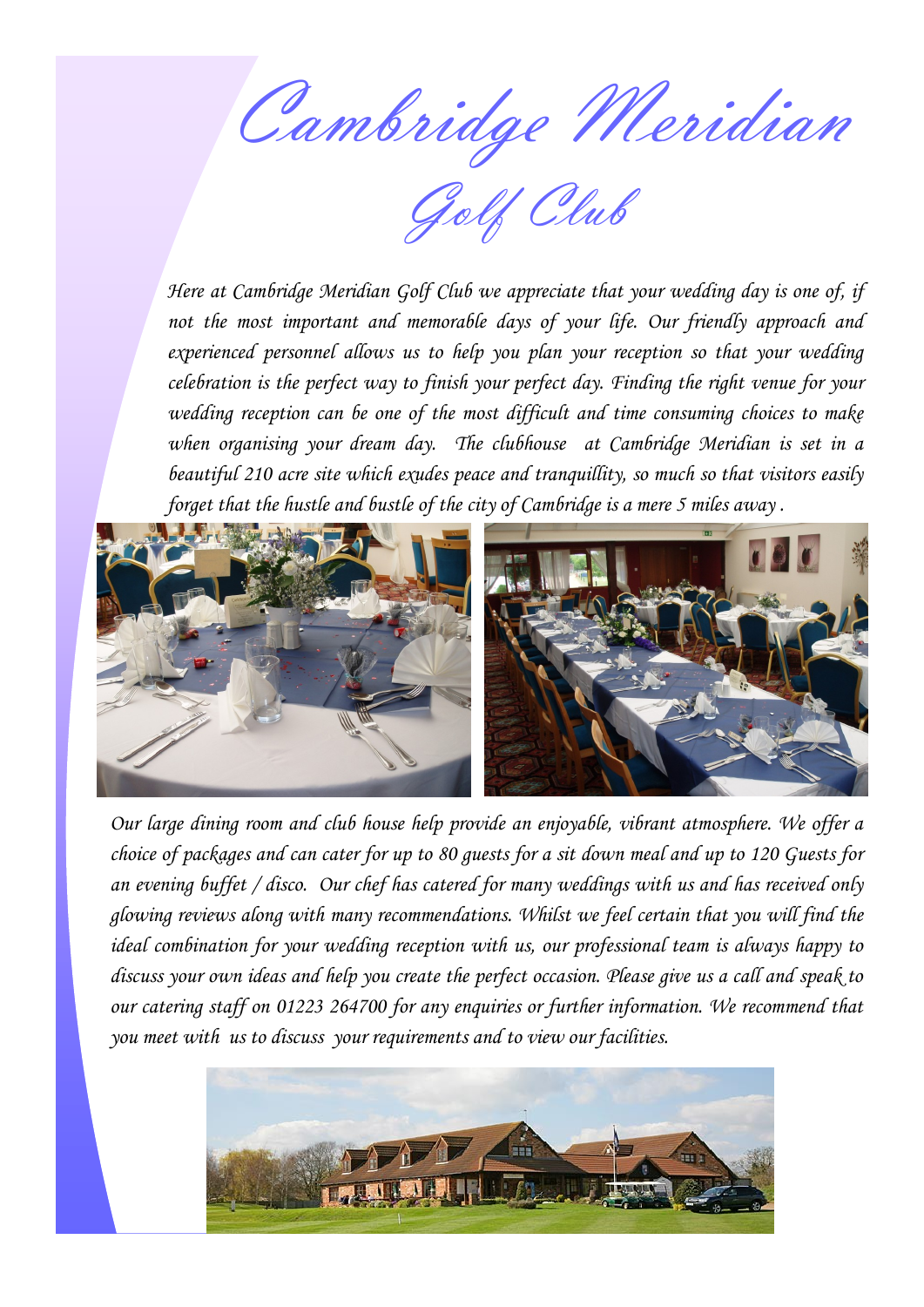Menu Option 1

Set Meal

*Starter (choose one) Home-made Vegetable Soup Melon Boat with a Fruit Sorbet Prawn Cocktail Pate and Melba Toast Deep Fried Goats Cheese and Cranberry Sauce*

*Main Course (choose one) Roast Top Side of Beef with Yorkshire Pudding and Horseradish Sauce Roast Leg of Pork with Sage and Onion Stuffing and Apple Sauce Poached Salmon Fillet with a Lemon and Dill Sauce (£3.50 pp supplement) Chicken Chasseur - Breast of Chicken in a Red Wine, Onion and Mushroom Sauce*

> *All Main Courses are served with Roast Potatoes, accompanied by Seasonal Vegetables. Vegetarian Main Meals available on request.*

> > *Desserts (choose two) Fruit Pavlova Strawberry Cheesecake Cream Profiteroles with Chocolate Sauce Homemade Sherry Trifle Double Chocolate Torte*

*Cheese and Biscuits as a Optional Supplement of £4.00 pp*

*Tea or Coffee with Mints*

*£25 pp*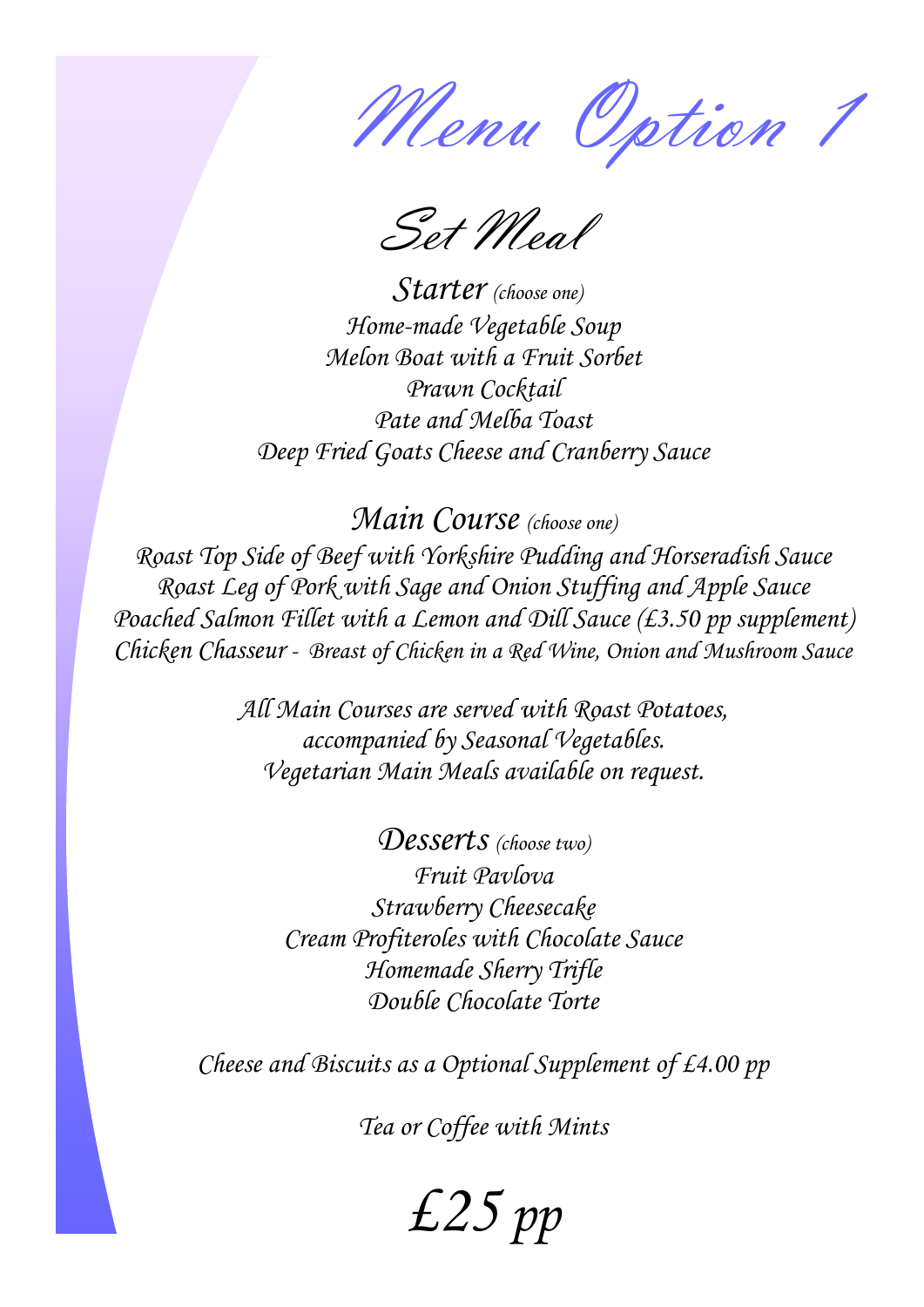Menu Option 2

Hot and Cold Buffet

*Starter (choose one) Home-made Vegetable Soup Melon Boat with a Fruit Sorbet Prawn Cocktail Pate and Melba Toast Deep Fried Goats Cheese and Cranberry Sauce*

# *Buffet*

*Roast Top Side of Beef, Roast leg of Pork, Honey Roast Ham, BBQ Chicken Drumsticks, Oriental King Prawns, Assorted Quiches, Gala Pie, Onion Bhajis, Beetroot, Coleslaw, New Potatoes, Pasta, Mushrooms, Waldorf and Green Salads, Tomato, Garlic Bread and Bread Rolls. Poached Salmon (added supplement of £3.50pp)*

> *Desserts (choose two) Fruit Pavlova Strawberry Cheesecake Cream Profiteroles with Chocolate Sauce Homemade Sherry Trifle Double Chocolate Torte*

*Cheese and Biscuits as a Optional Supplement of £4.00 pp*

*Tea and Coffee with Mints*

*£27.50 pp*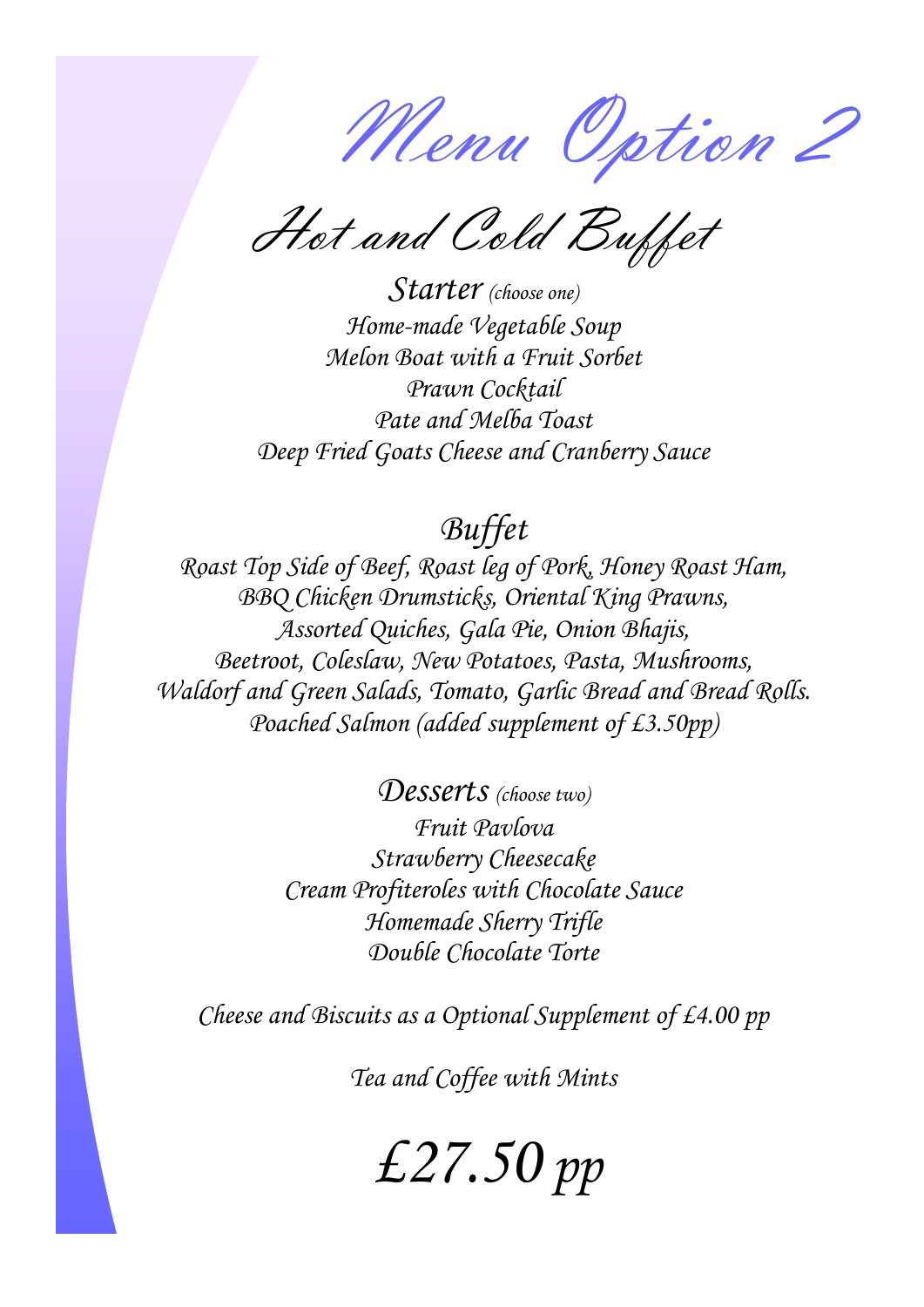Menu Option 3

Evening Buffet

*Package 1 Assorted Open Rolls BBQ Chicken Drumsticks Cheese. Tomato and Mushroom Quiche Sausage Rolls Cheese Lattice Pastries Assorted Crisps £9.50pp*

*Package 2*

*Menu 1 with the addition of any 3 of the following - Gala Pie, Oriental King Prawns, Mediterranean Bruschettas Onion Bhajis and Dip, Spicy Chicken Wings Pigs in Blankets, Pizza, Duck Brochettes Garlic Bread, Basket of Chips £12.50pp*

*Package 3 Menu 1 with the addition of any 6 of the above £15.50pp*

*Package 4 Menu 1 with the addition of ALL of the above £19.50pp*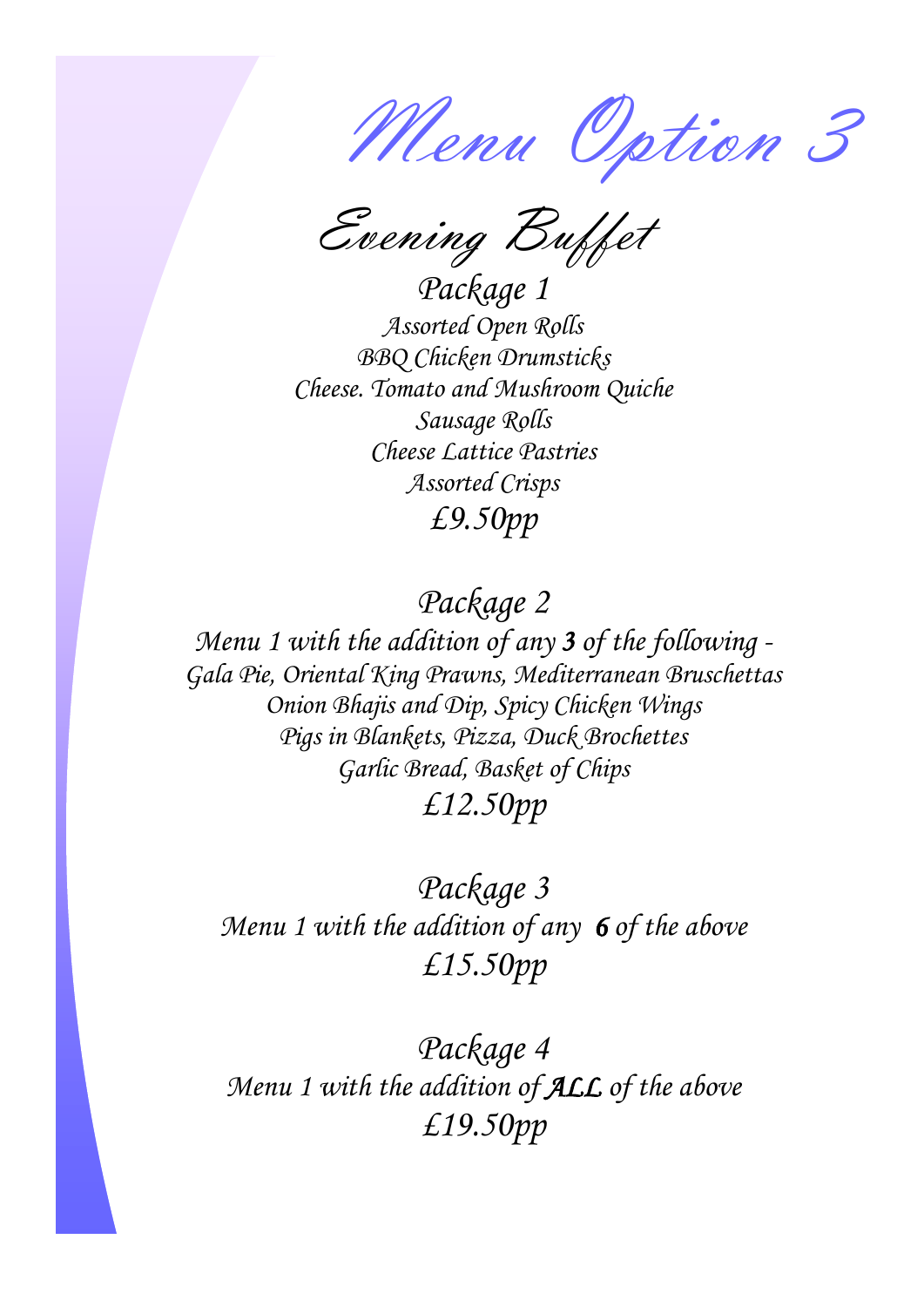Drinks Packages

*(A)1 Glass of Bucks Fizz or Fruit Juice on Arrival 1 Glass of Red or White Wine with your meal 1 Glass of Sparkling Wine to Toast the Bride and Groom £10.50pp*

*(B) Pimms Fruit Punch on arrival 1 Glass of Red or White Wine with your meal Glass of Champagne to Toast the Bride and Groom £15.50pp*

*Corkage £15 per bottle* 

*Other Options also available, including an extensive range of wines.*

Rates As Follows

*The Cost to hire our function/dining room and clubhouse £350 Returnable Deposit Required against damage to the property £400 If you would like to hire round tables additional £75 See terms and conditions overleaf for more information on payment.*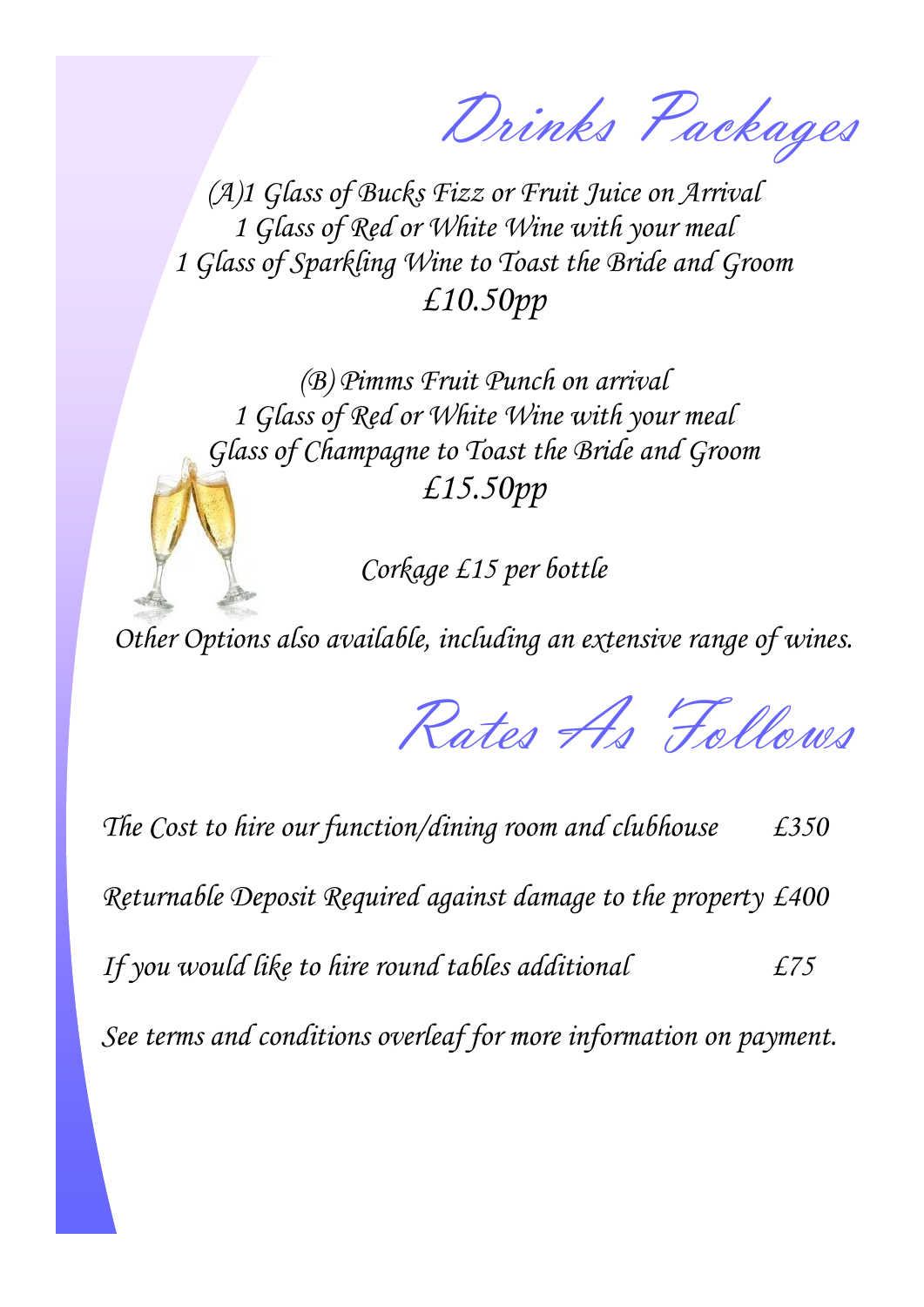Terms and Conditions

Please Read Carefully

There have to be regulations to protect us both should something un-planned or very unusual occur. By booking an event at Cambridge Meridian Golf Club our client is deemed to have accepted the following terms and conditions.

# **Numbers**

We ask that you keep us informed and updated of any significant variation in numbers from those originally booked. You only need to confirm the final number of guests 3 weeks before the event. This will be the minimum total charged for.

#### **Prices**

Prices may be subject to variation however these will be discussed with you prior to any changes made. All prices include V.A.T.

# **Damage and Liability**

We do everything possible to look after our guests and their belongings. Unfortunately, we cannot take responsibility for damage or loss before, during or after the event. Sorry, but we regret that material such as signs, banners or posters cannot be attached to the wall as this is likely to cause damage. The organiser will be held financially responsible for any damage caused by guests to property or fittings. We ask you to nominate one person to be responsible for your guests' behaviour throughout your reception who can be approached if any problems occur, and remove any unruly guests from the premises if necessary.

# **Miscellaneous**

Food and Drink (with the exception of your wedding cake) of any kind may not be brought onto our premises.

We must make you aware of a small lake about 15 yards from the patio area outside the clubhouse. To ensure the safety of all your guests, please keep any children away from this area.

# **Booking Confirmation**

We will require a returnable deposit of £400 to be paid on confirmation of the booking with us in order to secure the day. This will be returnable no sooner than 24 hours after the reception. The cost of the room hire is £350 and both this and the final balance of the wedding is to be paid no less than 2 weeks before the wedding date.

# **Settlement of the Account**

The final bill for any additional items must be settled before you leave unless credit facilities have been arranged in advance. Any balance remaining unpaid outside the agreed period will incur the equivalent of monthly interest at 2.5%. It is agreed that any food, drink or service not mentioned in the contract, but asked for, will be paid for when the bill is presented. We do accept payment by most of the major Credit Cards at Cambridge Meridian and payment by this method can be made over the telephone. It is recommended that insurance is arranged. Your local broker will be able to quote you for this.